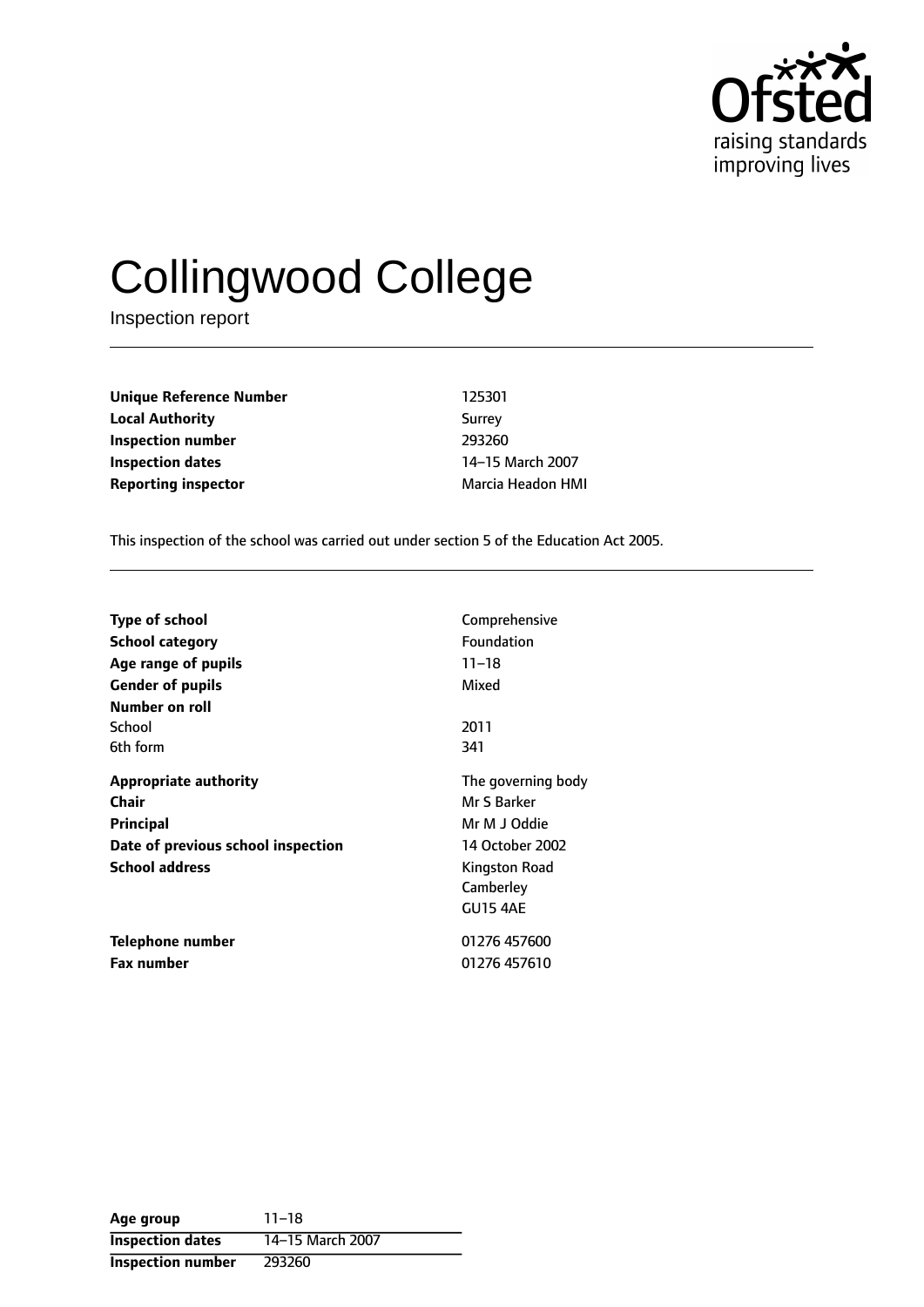.

© Crown copyright 2007

#### Website: www.ofsted.gov.uk

This document may be reproduced in whole or in part for non-commercial educational purposes, provided that the information quoted is reproduced without adaptation and the source and date of publication are stated.

Further copies of this report are obtainable from the school. Under the Education Act 2005, the school must provide a copy of this report free of charge to certain categories of people. A charge not exceeding the full cost of reproduction may be made for any other copies supplied.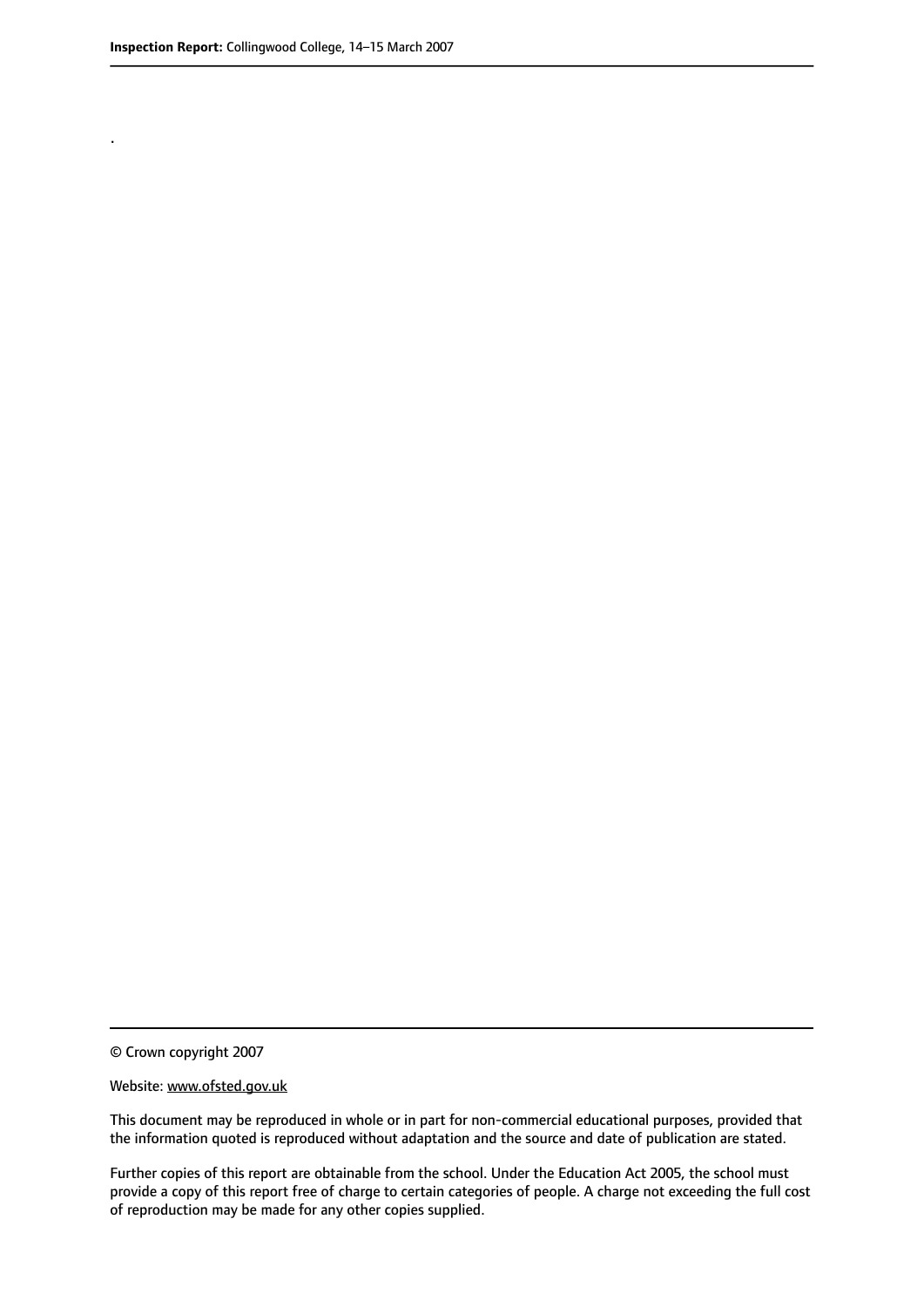# **Introduction**

The inspection was carried out by two of Her Majesty's Inspectors and four Additional Inspectors.

# **Description of the school**

This is a much larger than average comprehensive school with a long established status as a specialist technology college. Students come both from the affluent areas of Surrey Heath as well as the social housing in the immediate neighbourhood of the college. Most are from a White British background and there are very few whose first language is not English. The percentage of students who are eligible for free school meals is low. The number of students who have learning difficulties and disabilities is increasing although the proportion of students with statements of educational need is well below the national average.

## **Key for inspection grades**

| Grade 1 | Outstanding  |
|---------|--------------|
| Grade 2 | Good         |
| Grade 3 | Satisfactory |
| Grade 4 | Inadequate   |
|         |              |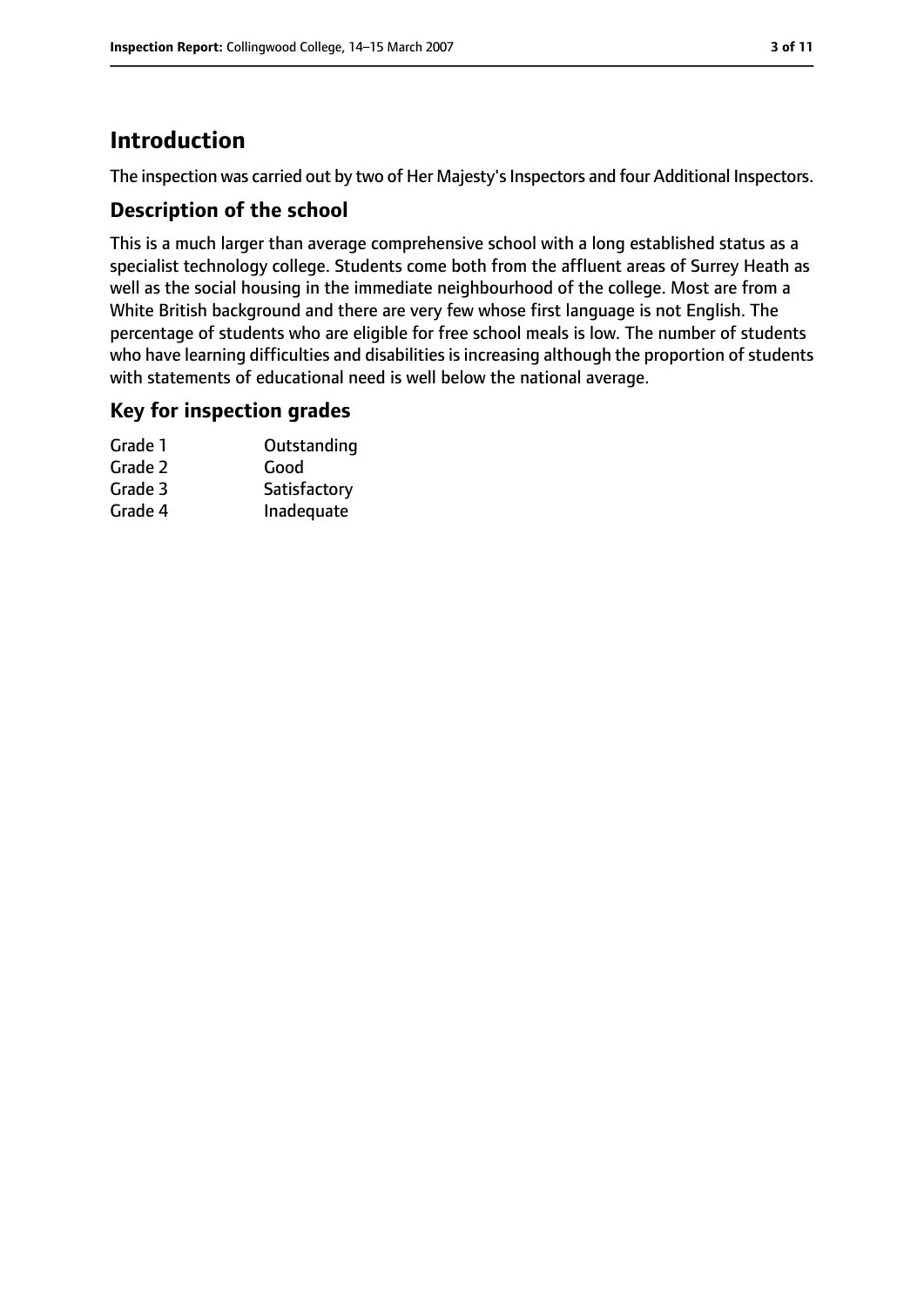# **Overall effectiveness of the school**

#### **Grade: 2**

Collingwood College provides a good education for its students; in the sixth form it is outstanding. The overwhelming majority of parents endorse this view and are highly supportive. As one parent wrote, 'Our children have gained tremendously from the teaching and from being at Collingwood for their secondary years.'

The college benefits from strong leadership by the experienced senior team who are eager to develop the college further. In this they are aided by a very supportive and well informed governing body who take an active interest in the college and its students.

Standards are above average at the end of Year 9, as are results in the GCSE examinations. Students make good progress overall including those with learning difficulties and disabilities. This is as a result of good teaching and the identification and support for those students who are under performing. The sixth form is outstanding. Results are well above the national average for both A level and vocational courses and students make good progress. The personal tutor system is very effective and makes a positive contribution to the success of the sixth form. Staying on rates between Years 12 and 13 are high and students enjoy their time in the sixth form and feel a valued part of the college community.

Students' personal development is good. The majority of students enjoy college, have positive attitudes and behave extremely well. They show respect to one another and to adults. However, absence rates have been consistently above average. As a result of a wide variety of strategies to address this, attendance is now improving. Despite the size of the college the teachers and senior staff know the students individually and this contributes to the real sense of community which exists.

Provision for citizenship and work-related education in the curriculum is not yet fully in place for all year groups. The influence of the specialist technology status is not immediately evident around the college although it has improved partnerships with primary schools and other sixth form providers. It has also had a beneficial effect in subject areas such as information and communication technology (ICT), business and communication studies, music and media studies.

The college has successfully addressed the issues from the last inspection; the library has been remodelled, multi-cultural education is embedded in the curriculum and the governors are fully involved in the work of the sixth form. The whole college improvement plan has identified appropriate priorities and resources are aligned well. However, the actions outlined lack precise criteria to measure their effectiveness.

# **Effectiveness and efficiency of the sixth form**

## **Grade: 1**

The effectiveness and efficiency of the sixth form are outstanding. In 2006, results at both GCE and vocational courses were well above average. Students receive high quality care and quidance and one said, 'the support is what makes Collingwood the best!' Leadership and management of the sixth form are good. The personal tutor system is greatly valued by students and this, together with good teaching and the high quality of their independent learning skills, contributes to inspiring students to reach outstanding results by the end of Year 13.

The college provides an extensive range of academic and vocational subjects for study at A-level although it recognises that it could extend the curriculum for less able students. Students play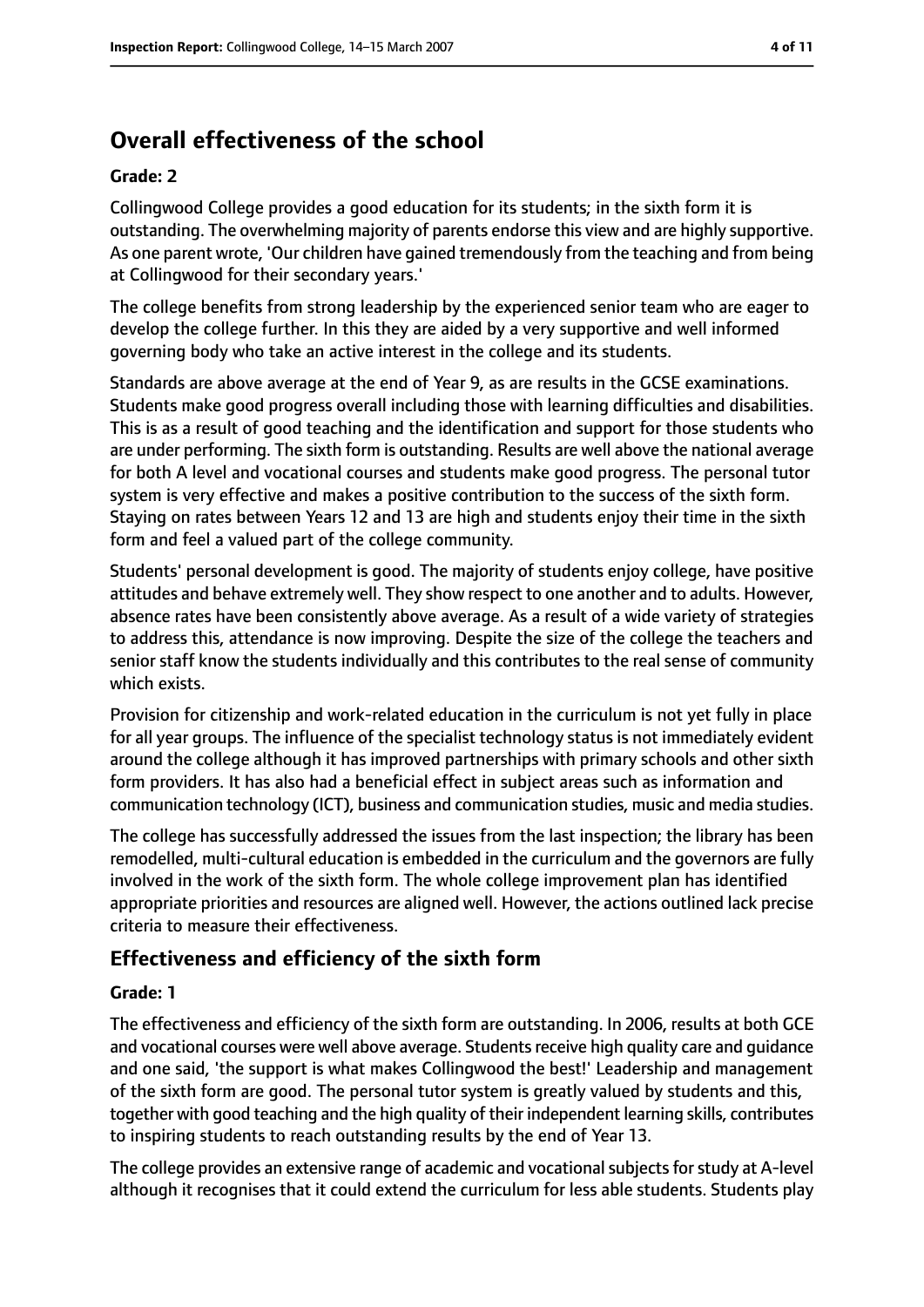an active role in college life, for example supporting younger students with reading, and in helping with productions such as 'Oliver'. They took great pride in re-designing the sixth form prospectus with the words 'done by the sixth form for the sixth form.' They are active in the community, for example, in working at a local hospital and giving help at a special school. Senior managers respond sensitively to students' views and consequently, students feel fully involved in the development and success of the sixth form.

# **What the school should do to improve further**

- Develop the citizenship and work related curriculum so as to meet the needs of all students.
- Ensure that strategies aimed at improving attendance are robustly pursued.
- Include measurable success criteria in the college development plan.

# **Achievement and standards**

## **Grade: 2**

## **Grade for sixth form: 1**

Standards have maintained an upward trend over the past three years. When students enter the college their standards in English, mathematics and science are just above average but by the end of Year 9 standards are well above average and results in the national tests are good. Most learners make good progress. This is as a result of effective teaching in lessons, the use of data by teachers to identify where students need help and the good relationships which exist between staff and students. This is particularly evident in English, which has an important influence on many other subjects. However, students at the higher end of the ability range do not achieve as well as they might in science.

Students continue to make good progress throughout Years 10 and 11 and results in GCSE examinations are well above the national average, again mainly as a result of good teaching. Standards are particularly high in English literature, business and communication studies, drama, German, ICT, and the separate sciences. The number of students who obtained 5 A\* to C grades including English and mathematics is significantly above the national average. Girls do better than boys. Students with learning disabilities and difficulties are well supported and make good progress although students who are of lower ability make less progress, as lessons are not always tailored sufficiently to their need.

# **Personal development and well-being**

## **Grade: 2**

## **Grade for sixth form: 1**

Students' personal development and well-being are good. As a result of the strong prefect and peer mentoring systems, students of all ages feel very well supported. They develop responsible and considerate attitudes and many show good leadership qualities. Student views on all subjects are listened to in the college council and, in many instances, acted upon.

Students generally feel safe and are confident that teachers take steps to stop bullying. Students are aware of the need for a healthy lifestyle and many participate in sporting activities outside of the college. However, they feel that the catering does not offer sufficient affordable healthy options. Students' social, moral, spiritual and cultural development is good.

The number of exclusions in the past has been high, but a new system of 'internal exclusion' has been introduced which is proving effective in maintaining the high standards of behaviour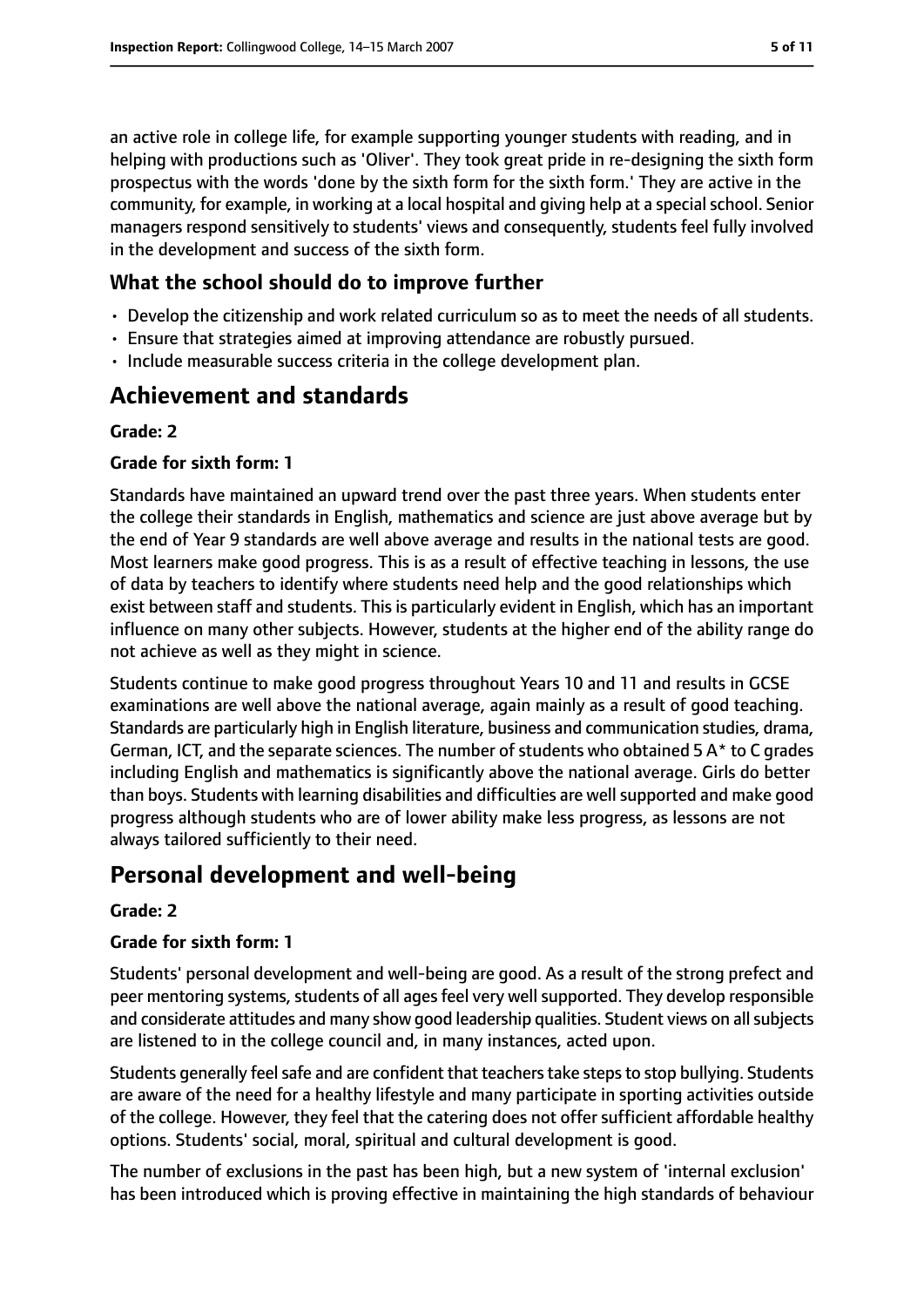whilst reducing the number of exclusions. Students are alert to the need to adopt safe practices when undertaking practical activities but are not always quick to act on them - for example, tying long hair back when cooking. Involvement in issues such as the Eco Schools Initiative has heightened students' awareness of environmental and community issues. Students are prepared effectively for their future life by careers guidance, work experience and their well developed literacy, ICT and numeracy skills.

# **Quality of provision**

# **Teaching and learning**

## **Grade: 2**

## **Grade for sixth form: 2**

The quality of teaching and learning is good overall. Teachers are skilled in their subjects and their enthusiasm engages students. Questioning techniques are used to good effect in many lessons and this helps to develop further understanding, tests knowledge and explores more complex ideas. Most lessons are well planned and structured and include a good range of tasks with appropriate challenge and good use of time. Relationships are very good, enabling all students to take risks and push for higher standards in their work. Students have very good attitudes towards their work.

These features are less secure in some teaching seen in Key Stage 3. The arrangements for grouping students result in classes that have a wide range of learning needs that are not always recognised in the teachers' plans. Lessons are not always pitched at the right level for the full range of students' abilities.

## **Curriculum and other activities**

## **Grade: 3**

## **Grade for sixth form: 2**

The curriculum is satisfactory. It is broad and balanced in all key stages. There is good provision for the highest attaining students with flexible arrangements for early entry to GCSE examinations in science and ICT. The college provides a wide range of revision sessions and additional support in examination years which have had a significant effect in raising standards. The college provides well for students with learning difficulties and disabilities. Although the programme of extra-curricular activities is extensive, the number of students who take advantage of these opportunities is falling.

Citizenship and work-related learning in Key Stage 4 is not yet fully in place for all students although there are effective arrangements for those at risk of underachievement and good use is made of local colleges to meet vocational needs. The college's specialist status has been used well to enhance facilities in ICT although there is less evidence of a technologically rich curriculum across the college.

## **Care, guidance and support**

## **Grade: 2**

## **Grade for sixth form: 1**

Students are valued as individuals and this is reflected in the support and guidance they receive. When students start at the college they are helped to settle quickly. This good start is maintained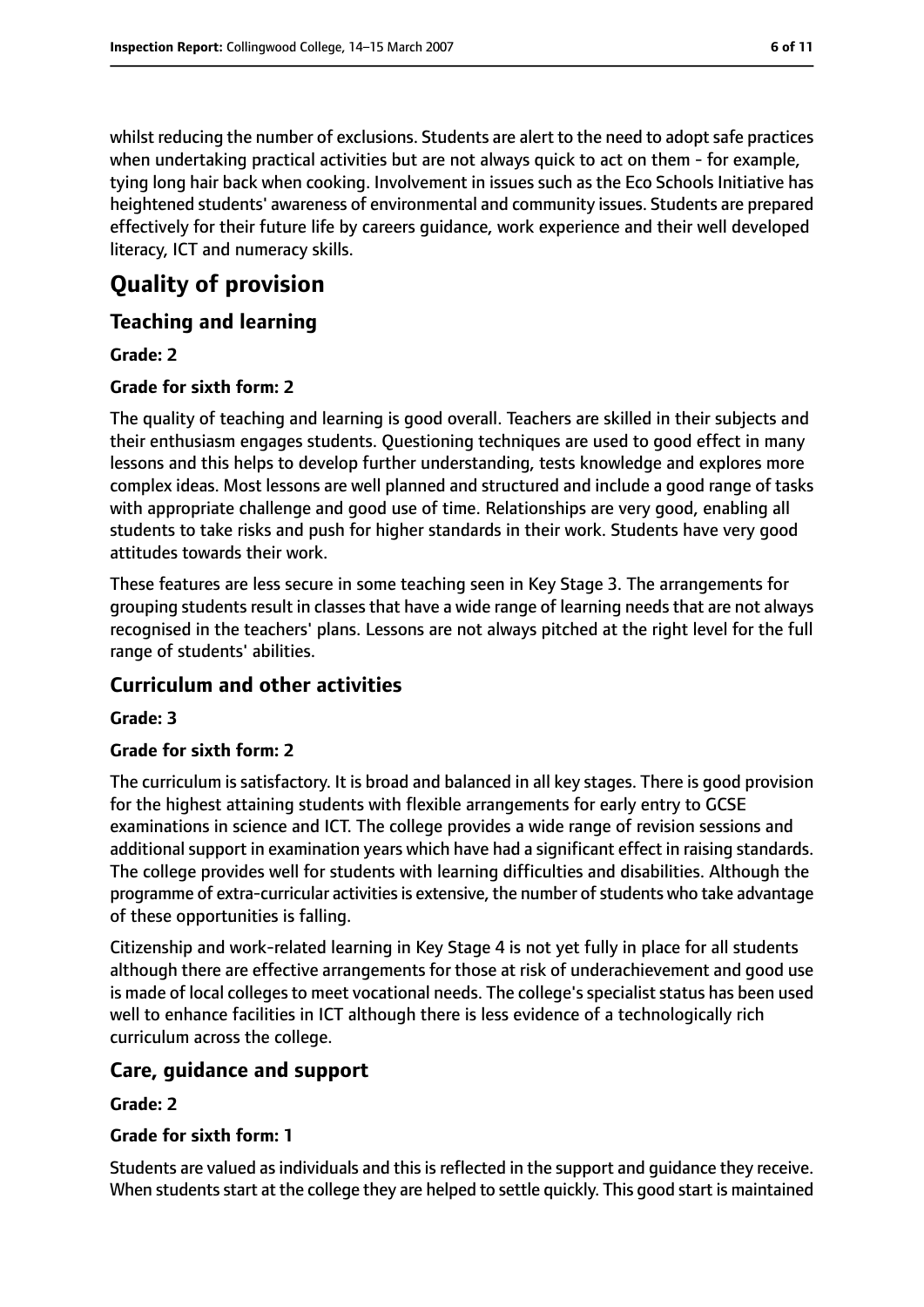and the support given to those students needing additional assistance for personal and academic reasons is particularly effective. The college monitors students' progress effectively and uses this information to set challenging targets and this is especially strong in years 10 and 11 where the form tutor plays an important role in providing good guidance for students. Students are increasingly engaged in their own assessment.

The college has effective systems in place for dealing with bullying and other behaviour issues. This leads to a calm and well-ordered atmosphere around the campus. Students are confident in securing help or advice when needed. There are robust procedures for safeguarding learners that meet current government requirements. The Learning Support department is highly committed and ensures good quality provision for students. More vulnerable students are well-supported. There is effective communication with their parents and carers, strong links with external agencies and a commitment to engaging all students so they achieve well. The Inclusion Unit provides further good support for students whose behaviour falls below the standard expected by the college.

Students receive good information and guidance to help them plan the next stage of their education.

# **Leadership and management**

#### **Grade: 2**

#### **Grade for sixth form: 2**

The principal provides good strategic leadership which is focussed on raising standards and widening opportunities for all students. He is supported well by the senior leadership team and as a result of good systems for monitoring and evaluation they have an accurate view of the strengths and weaknesses of the college. The college is committed to continuous improvement but some strategic developments, such as the move towards a faculty management structure, have been hampered by significant financial constraints. The college has a deficit budget which is being managed successfully. A measured and planned approach has been taken to financial management in order to maintain the drive to raise standards for all students. As a result, the college provides good value for money.

There is also good support from those who have responsibility for leadership of subject departments: they understand their roles well. As a consequence of a consistent approach to performance management, this further supports the drive for improvement. Importantly, governors are extremely well informed about the college and fulfil their statutory responsibilities well. They play an active part in setting the strategic direction of the college and in supporting developments.

The college systems for self-evaluation are robust and accurate and this accounts for the close correlation between the college's view of itself and the inspection findings. As a result of continuing good standards and progress since the last inspection, the capacity of the college to make further improvements is good.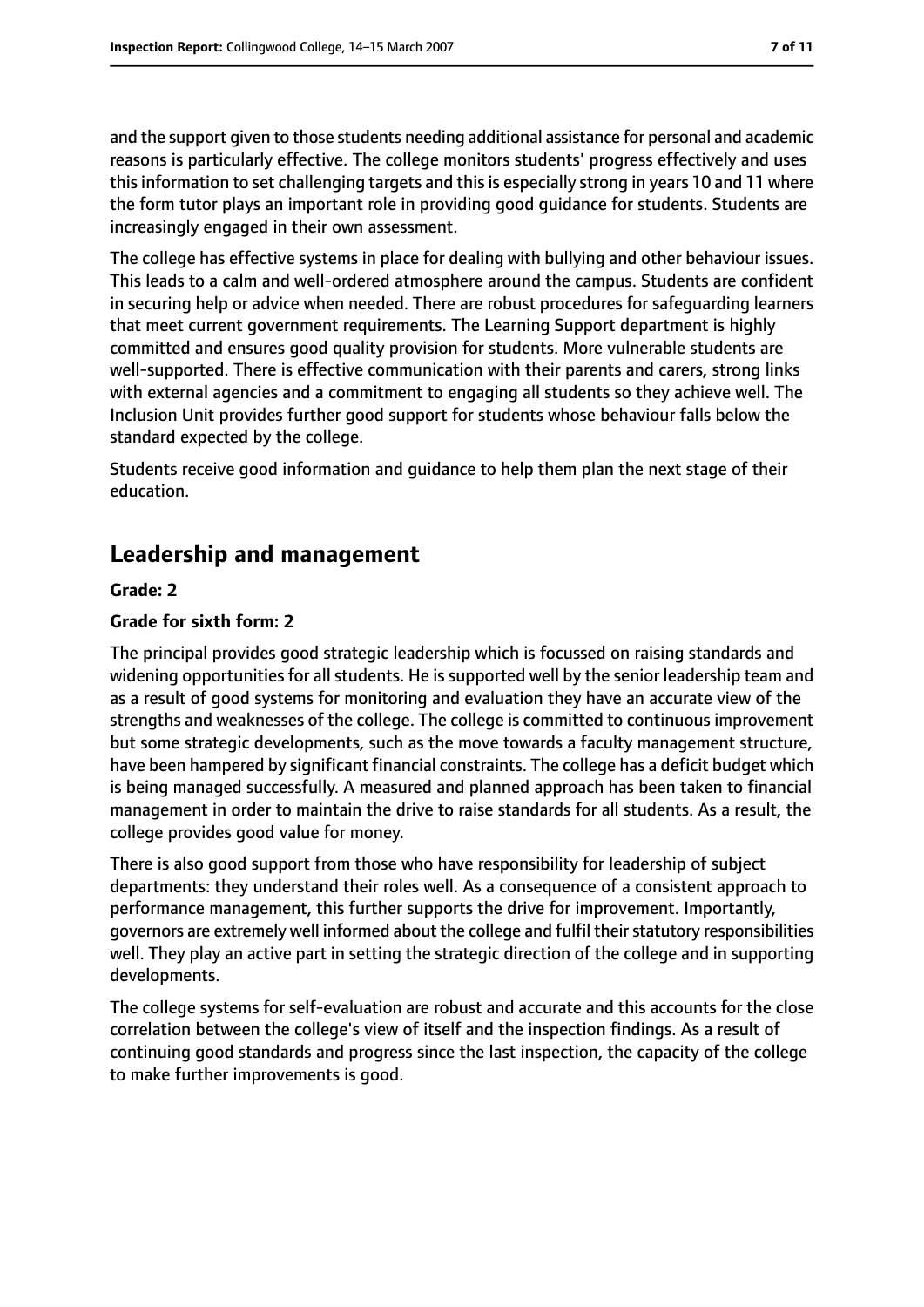**Any complaints about the inspection or the report should be made following the procedures set out in the guidance 'Complaints about school inspection', which is available from Ofsted's website: www.ofsted.gov.uk.**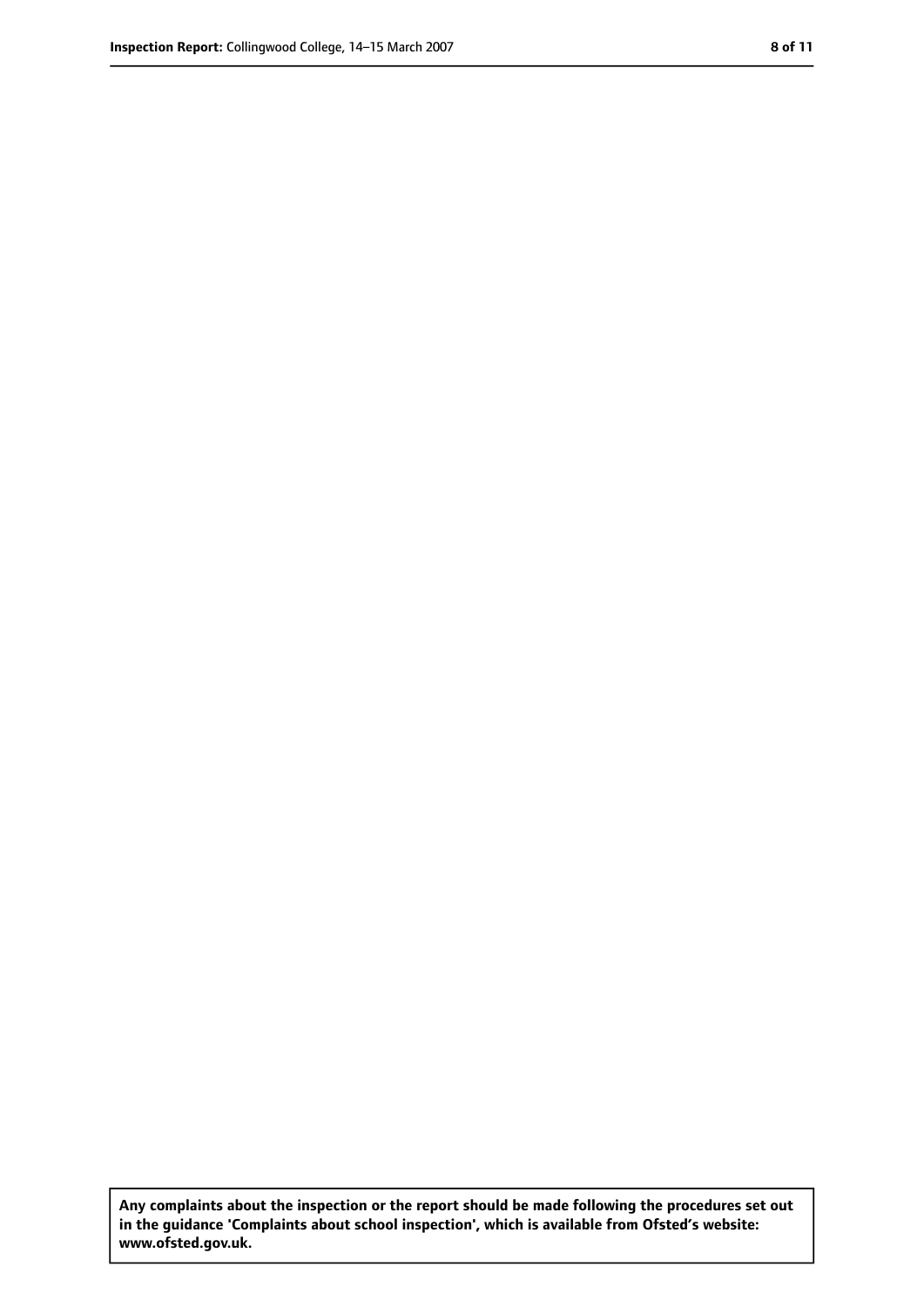#### **Annex A**

# **Inspection judgements**

| Key to judgements: grade 1 is outstanding, grade 2 good, grade 3 satisfactory, $\vert$ | School         | $16-19$ |
|----------------------------------------------------------------------------------------|----------------|---------|
| and arade 4 inadeauate                                                                 | <b>Overall</b> |         |

# **Overall effectiveness**

| How effective, efficient and inclusive is the provision of<br>education, integrated care and any extended services in meeting<br>the needs of learners? |     |     |
|---------------------------------------------------------------------------------------------------------------------------------------------------------|-----|-----|
| How well does the school work in partnership with others to<br>promote learners' well-being?                                                            |     |     |
| The effectiveness of the school's self-evaluation                                                                                                       |     |     |
| The capacity to make any necessary improvements                                                                                                         |     |     |
| Effective steps have been taken to promote improvement since<br>the last inspection                                                                     | Yes | Yes |

# **Achievement and standards**

| How well do learners achieve?                                                                               |  |
|-------------------------------------------------------------------------------------------------------------|--|
| The standards <sup>1</sup> reached by learners                                                              |  |
| How well learners make progress, taking account of any significant<br>variations between groups of learners |  |
| How well learners with learning difficulties and disabilities make<br>progress                              |  |

# **Personal development and well-being**

| How good is the overall personal development and<br>well-being of the learners?                                  |  |
|------------------------------------------------------------------------------------------------------------------|--|
| The extent of learners' spiritual, moral, social and cultural<br>development                                     |  |
| The behaviour of learners                                                                                        |  |
| The attendance of learners                                                                                       |  |
| How well learners enjoy their education                                                                          |  |
| The extent to which learners adopt safe practices                                                                |  |
| The extent to which learners adopt healthy lifestyles                                                            |  |
| The extent to which learners make a positive contribution to<br>the community                                    |  |
| How well learners develop workplace and other skills that will<br>contribute to their future economic well-being |  |

# **The quality of provision**

| How effective are teaching and learning in meeting the<br>full range of the learners' needs?          |  |
|-------------------------------------------------------------------------------------------------------|--|
| How well do the curriculum and other activities meet the<br>range of needs and interests of learners? |  |
| How well are learners cared for, guided and supported?                                                |  |

 $^1$  Grade 1 - Exceptionally and consistently high; Grade 2 - Generally above average with none significantly below average; Grade 3 - Broadly average to below average; Grade 4 - Exceptionally low.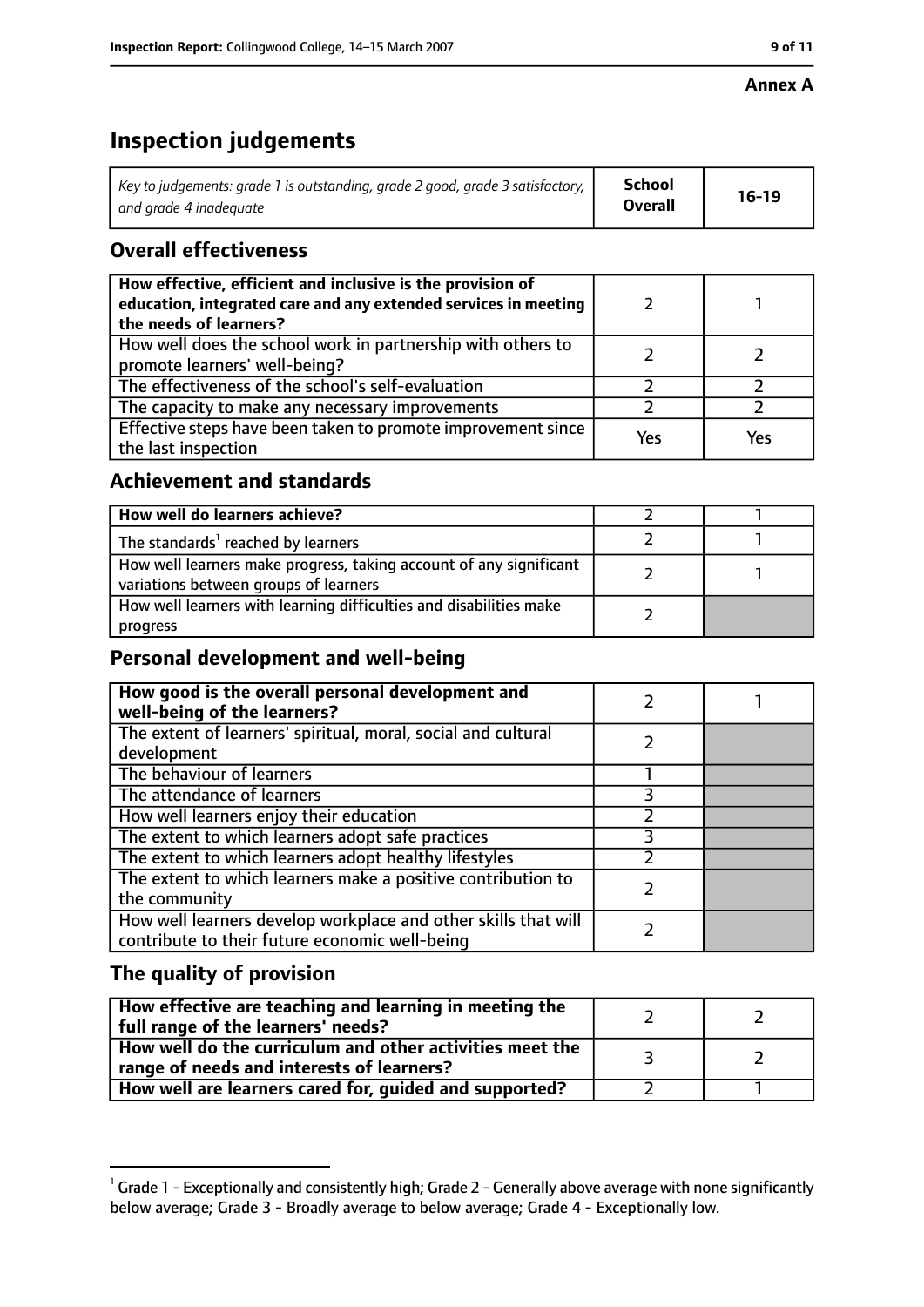#### **Annex A**

# **Leadership and management**

| How effective are leadership and management in raising<br>achievement and supporting all learners?                                                 |               |     |
|----------------------------------------------------------------------------------------------------------------------------------------------------|---------------|-----|
| How effectively leaders and managers at all levels set clear<br>direction leading to improvement and promote high quality of<br>care and education | $\mathcal{P}$ |     |
| How effectively performance is monitored, evaluated and<br>improved to meet challenging targets                                                    | $\mathcal{P}$ |     |
| How well equality of opportunity is promoted and discrimination<br>tackled so that all learners achieve as well as they can                        | $\mathcal{P}$ |     |
| How effectively and efficiently resources, including staff, are<br>deployed to achieve value for money                                             |               |     |
| The extent to which governors and other supervisory boards<br>discharge their responsibilities                                                     |               |     |
| Do procedures for safequarding learners meet current<br>qovernment requirements?                                                                   | Yes           | Yes |
| Does this school require special measures?                                                                                                         | No            |     |
| Does this school require a notice to improve?                                                                                                      | No            |     |